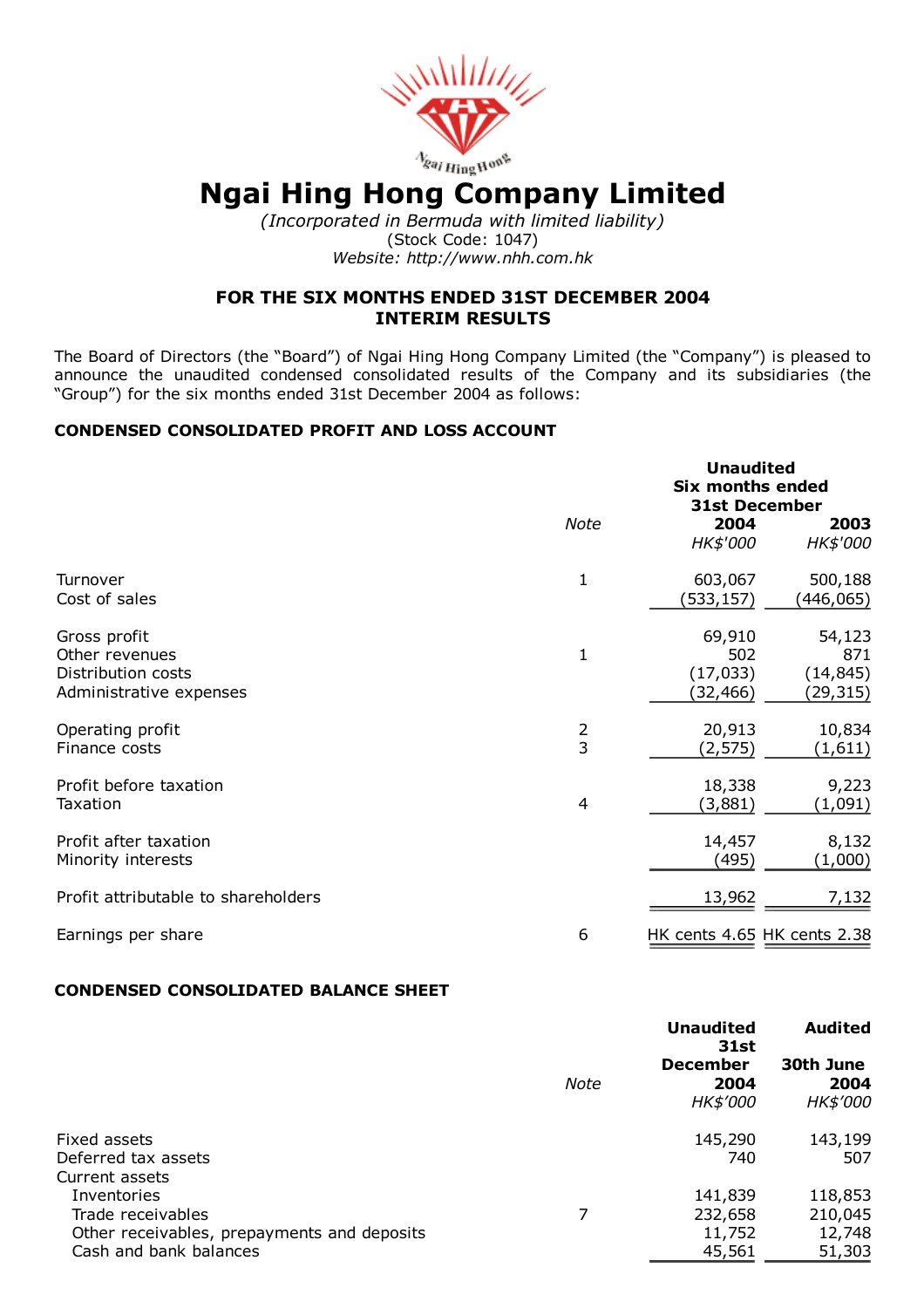|                                                    |   | 431,810 | 392,949 |
|----------------------------------------------------|---|---------|---------|
|                                                    |   |         |         |
| <b>Current liabilities</b>                         |   |         |         |
| Trade payables                                     | 8 | 77,216  | 76,926  |
| Other payables                                     |   | 5,584   | 5,501   |
| Accruals                                           |   | 11,320  | 10,046  |
| Taxation                                           |   | 6,202   | 4,320   |
| Obligations under finance leases - current portion |   | 5,412   | 4,820   |
| Trust receipt loans - secured                      |   | 99,219  | 83,153  |
| Short-term bank loans - secured                    |   | 51,712  | 40,278  |
| Current portion of long-term bank loans - secured  |   | 780     |         |
|                                                    |   | 257,445 | 225,044 |
| Net current assets                                 |   | 174,365 | 167,905 |
| Total assets less current liabilities              |   | 320,395 | 311,611 |
|                                                    |   |         |         |
| Financed by:                                       |   |         |         |
| Share capital                                      |   | 30,000  | 30,000  |
| Other reserves                                     |   | 36,872  | 36,907  |
| Retained earnings                                  |   | 224,239 | 213,277 |
| Proposed dividends                                 | 5 | 3,000   | 6,000   |
| Shareholders' funds                                |   | 294,111 | 286,184 |
| Minority interests                                 |   | 9,309   | 8,814   |
| Long-term liabilities                              |   |         |         |
| Long-term bank loan - secured                      |   | 584     |         |
| Obligations under finance leases                   |   | 13,507  | 13,843  |
| Deferred tax liabilities                           |   | 2,884   | 2,770   |
|                                                    |   | 320,395 |         |
|                                                    |   |         | 311,611 |

#### 1. Segment information

The principal activity of the Company is investment holding. Its subsidiaries are principally engaged in the trading and manufacturing of plastic materials, pigments, colorants, compounded plastic resin, engineering plastic products and PVC compounds.

An analysis of the Group's revenues and results for the period by geographical segment is as follows:

|                                             |                  | <b>Unaudited</b><br>Six months ended 31st December 2004<br><b>The People's</b><br><b>Republic of</b><br>China<br>excluding Hong |             |                   |
|---------------------------------------------|------------------|---------------------------------------------------------------------------------------------------------------------------------|-------------|-------------------|
|                                             | <b>Hong Kong</b> | Kong ("PRC")                                                                                                                    | Elimination | Group             |
|                                             | HK\$'000         | HK\$'000                                                                                                                        | HK\$'000    | HK\$'000          |
| Turnover<br>Other revenues                  | 551,203<br>501   | 124,595                                                                                                                         | (72, 731)   | 603,067<br>502    |
| Total revenues                              | 551,704          | 124,596                                                                                                                         | (72,731)    | 603,569           |
| Segment results                             | 17,928           | 1,133                                                                                                                           |             | 19,061            |
| Unallocated costs                           |                  |                                                                                                                                 |             | (723)             |
| Profit before taxation<br><b>Taxation</b>   |                  |                                                                                                                                 |             | 18,338<br>(3,881) |
| Profit after taxation<br>Minority interests |                  |                                                                                                                                 |             | 14,457<br>(495)   |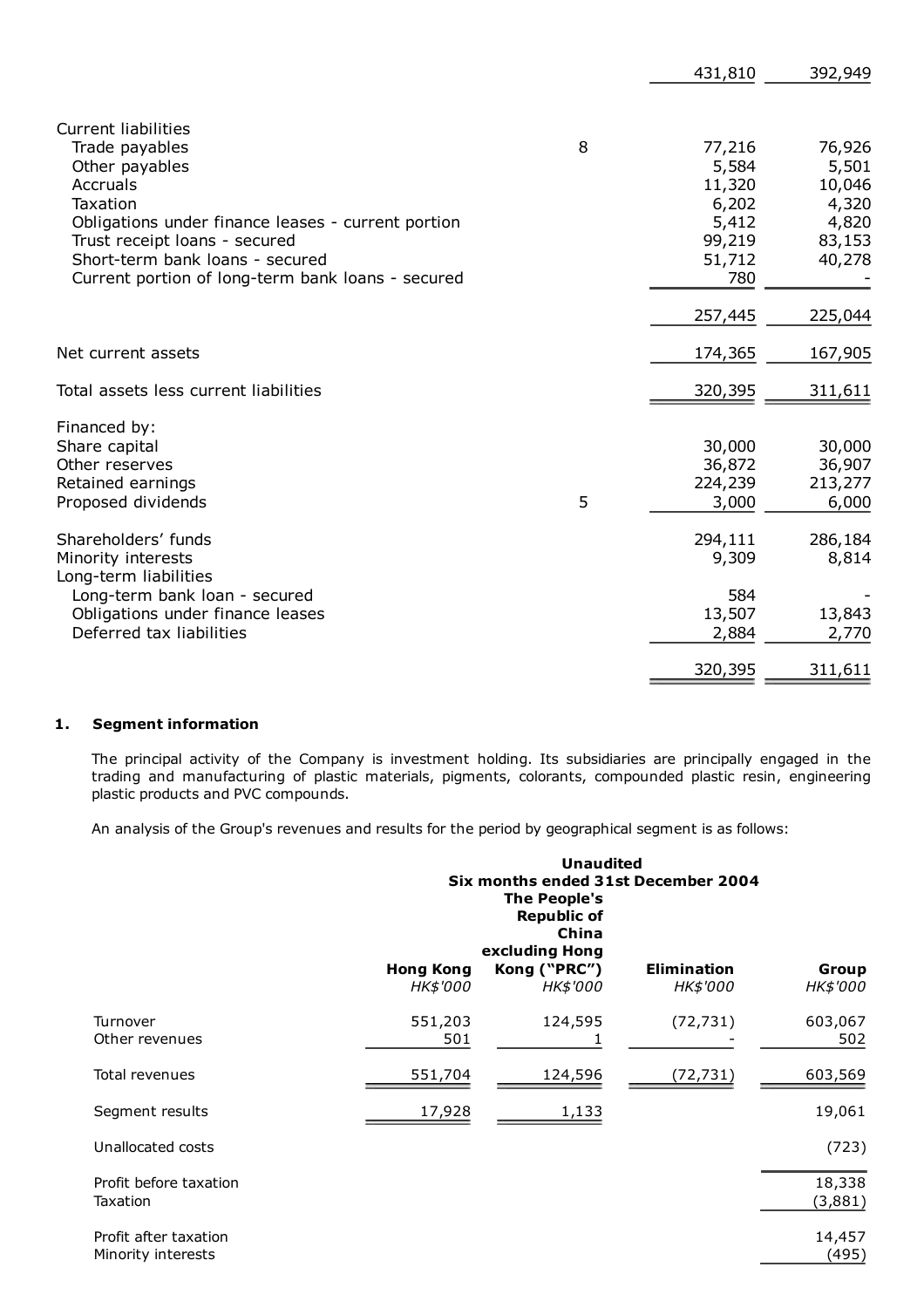|                                             | <b>Unaudited</b><br>Six months ended 31st December 2003 |                               |                                       |                          |
|---------------------------------------------|---------------------------------------------------------|-------------------------------|---------------------------------------|--------------------------|
|                                             | <b>Hong Kong</b><br><b>HK\$'000</b>                     | <b>PRC</b><br><b>HK\$'000</b> | <b>Elimination</b><br><b>HK\$'000</b> | Group<br><b>HK\$'000</b> |
| Turnover<br>Other revenues                  | 451,903<br>753                                          | 112,027<br>118                | (63, 742)                             | 500,188<br>871           |
| Total revenues                              | 452,656                                                 | 112,145                       | (63,742)                              | 501,059                  |
| Segment results                             | 4,364                                                   | 5,563                         |                                       | 9,927                    |
| Unallocated costs                           |                                                         |                               |                                       | (704)                    |
| Profit before taxation<br>Taxation          |                                                         |                               |                                       | 9,223<br>(1,091)         |
| Profit after taxation<br>Minority interests |                                                         |                               |                                       | 8,132<br>(1,000)         |
| Profit attributable to shareholders         |                                                         |                               |                                       | 7,132                    |

Turnover and segment results are presented based on the operating locations of group companies. Unallocated costs represent corporate expenses.

All the Group's turnover and operating profit are attributable to the manufacturing and trading of plastic products and accordingly no analysis of the Group's turnover and contribution to operating profit by business segment is provided.

## 2. Operating profit

Operating profit is stated after crediting and charging the following:

|                                  |          | <b>Unaudited</b><br>Six months ended 31st<br><b>December</b> |  |
|----------------------------------|----------|--------------------------------------------------------------|--|
|                                  | 2004     | 2003                                                         |  |
|                                  | HK\$'000 | HK\$'000                                                     |  |
| Crediting                        |          |                                                              |  |
| Gain on disposal of fixed assets | 91       | 462                                                          |  |
| Charging                         |          |                                                              |  |
| Depreciation:                    |          |                                                              |  |
| Owned fixed assets               | 5,554    | 4,922                                                        |  |
| Leased fixed assets              | 1,566    | 1,389                                                        |  |

#### 3. Finance costs

|                                                                                                      | <b>Unaudited</b><br>Six months ended<br>31st December |                  |
|------------------------------------------------------------------------------------------------------|-------------------------------------------------------|------------------|
|                                                                                                      | 2004<br><b>HK\$'000</b>                               | 2003<br>HK\$'000 |
| Interest on bank borrowings wholly repayable within five years<br>Interest element of finance leases | 2,279<br>296                                          | 1,359<br>252     |
|                                                                                                      | 2,575                                                 | 1,611            |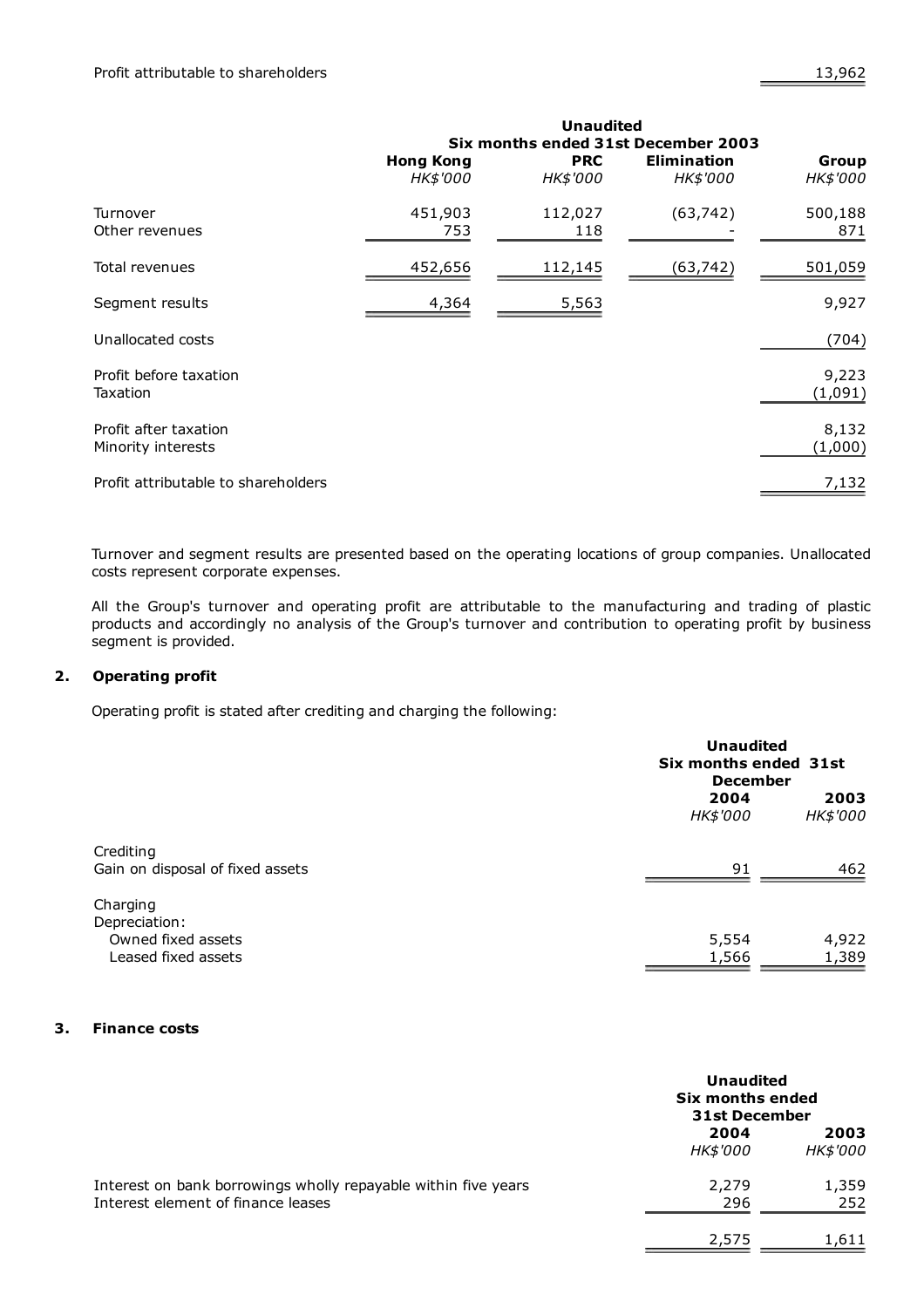#### 4. Taxation

Hong Kong profits tax has been provided at the rate of 17.5% (2003: 17.5%) on the estimated assessable profit for the period. The Group's subsidiaries operating in the PRC are fully exempted from PRC income tax for two years starting from their first profit-making year and are entitled to a 50% income tax reduction for a further three years. These subsidiaries either have no assessable income or are exempted from PRC income tax and accordingly no provision for PRC taxation has been made in the accounts.

The amount of taxation charged to the consolidated profit and loss account represents:

|                                            |                         | <b>Unaudited</b><br>Six months ended<br><b>31st December</b> |  |
|--------------------------------------------|-------------------------|--------------------------------------------------------------|--|
|                                            | 2004<br><i>HK\$'000</i> | 2003<br>HK\$'000                                             |  |
| Hong Kong profits tax<br>Deferred taxation | 4,000<br>(119)          | 1,100<br>(9)                                                 |  |
|                                            | 3,881                   | 1,091                                                        |  |

#### 5. Dividends

The directors declare an interim dividend of HK 1.0 cent per share for the period (2003: HK 1.0 cent).

#### 6. Earnings per share

The calculation of basic earnings per share is based on the Group's profit attributable to shareholders of HK\$13,962,000 (2003: HK\$7,132,000) and 300,000,000 (2003: 300,000,000) ordinary shares in issue during the period. The outstanding share options were not included in the calculation of the diluted earnings per share as the exercise of these share options at the time would have an anti-dilutive effect. No information in respect of diluted earnings per share is disclosed as there were no dilutive potential ordinary shares.

#### 7. Trade receivables

The aging analysis of trade receivables is as follows:

|               | <b>Unaudited</b><br><b>31st</b> | <b>Audited</b>    |
|---------------|---------------------------------|-------------------|
|               | <b>December</b><br>2004         | 30th June<br>2004 |
|               | <b>HK\$'000</b>                 | <b>HK\$'000</b>   |
| Below 90 days | 208,780                         | 187,778           |
| 91-180 days   | 21,035                          | 16,604            |
| Over 180 days | 2,843                           | 5,663             |
|               | 232,658                         | 210,045           |

The majority of the Group's sales are with credit terms of 30 to 90 days. The remaining amounts are on letter of credit or documents against payment.

#### 8. Trade payables

The aging analysis of trade payables is as follows:

|               | <b>Unaudited</b><br><b>31st</b> | <b>Audited</b>  |  |
|---------------|---------------------------------|-----------------|--|
|               | <b>December</b>                 | 30th June       |  |
|               | 2004                            | 2004            |  |
|               | <i>HK\$'000</i>                 | <i>HK\$'000</i> |  |
| Below 90 days | 75,802                          | 75,433          |  |
| 91-180 days   | 237                             | 557             |  |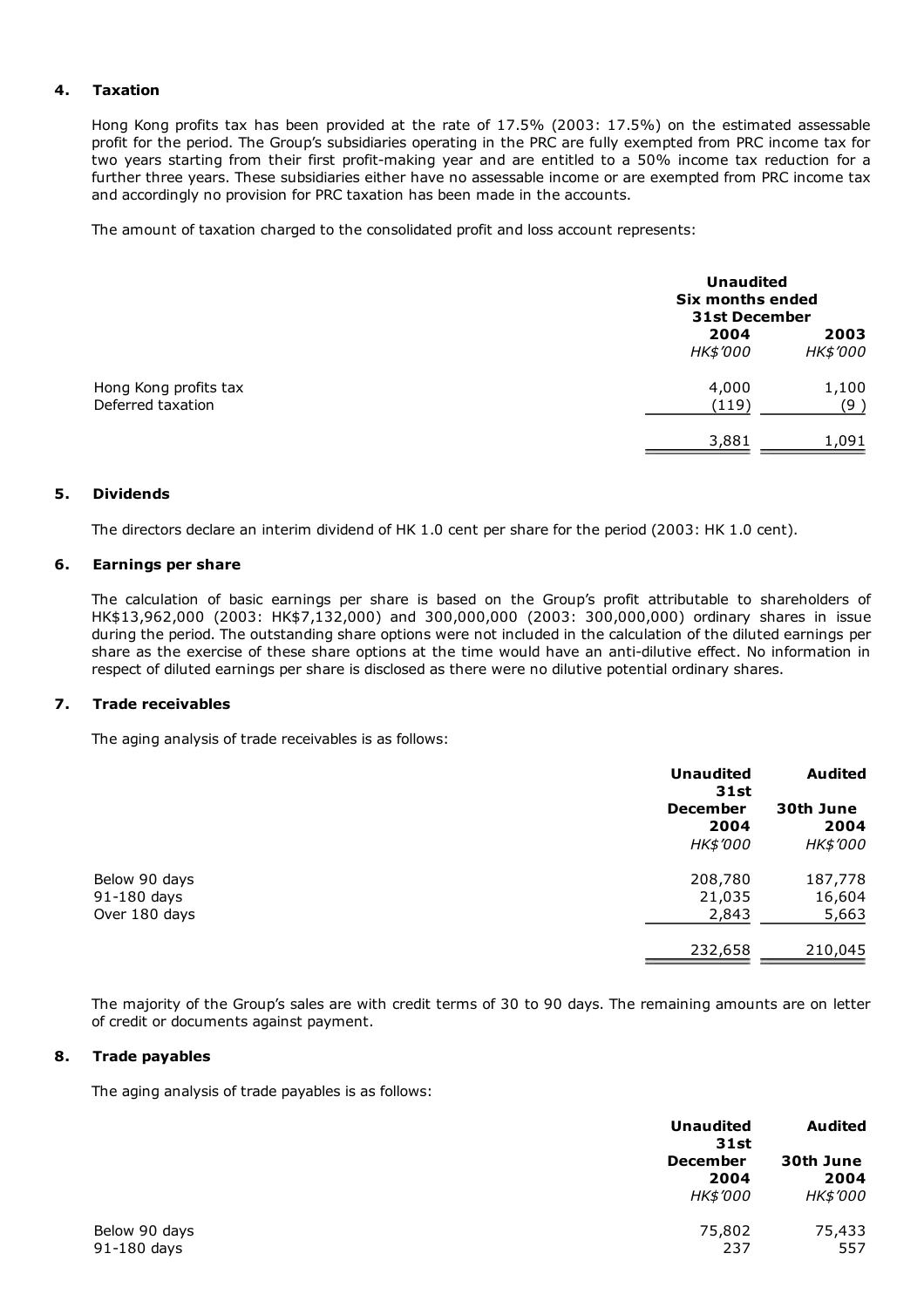#### INTERIM DIVIDEND

The directors are pleased to declare an interim dividend of Hong Kong 1.0 cent per share for the six months ended 31st December 2004 to members whose names appear on the Register of Members on 6th April 2005. The dividend will be paid on or before 13th April 2005.

#### CLOSURE OF REGISTER OF MEMBERS

The Register of Members of the Company will be closed from Monday, 4th April 2005 to Wednesday, 6th April 2005 (both dates inclusive) during which period no transfer of shares will be registered. In order to qualify for the interim dividend, all properly completed transfer forms accompanied by the relevant share certificates must be lodged with the Company's Branch Registrars in Hong Kong, Abacus Share Registrars Limited, G/F, Bank of East Asia Harbour View Centre, 56 Gloucester Road, Wanchai, Hong Kong not later than 4:30 p.m. on Friday, 1st April 2005.

#### BUSINESS REVIEW AND PROSPECTS

In the six months ended 31st December 2004, the Group recorded a turnover of HK\$603,067,000 (2003: HK\$500,188,000), profit attributable to shareholders of HK\$13,962,000 (2003: HK\$7,132,000), and earnings per share of HK4.65 cents (2003: HK2.38 cents). The Board of Directors has recommended an interim dividend of HK1.0 cent per share (2003: HK1.0 cent).

Although the economic environment still poses challenges, riding on the experience of its management and its well-defined business strategies, the Group's business expansion efforts implemented in the past continue to bring concrete returns. The Group reported encouraging results in the first half year, further strengthening the foundation for its future growth. During the review period, the Group saw significant growth in both turnover and profit attributable to shareholders, of 20.6% and 95.8% respectively, when compared with the same period last year.

The turnover of all major business streams grew, led by two outstanding business segments - plastics trading and engineering plastics manufacturing business. Benefited from the rise in plastic prices and its own effective raw material inventory policy, the Group's plastic trading business boomed, securing double-digit growth in both turnover and profit.

During the review period, the Group's engineering plastic manufacturing business also performed exceptionally well. Having passed the teething stage, the Group's Tai Po plant boasted smooth operations and production. The vigorous marketing efforts of the Group for its quality products during the period also contributed to the notable rise in product prices and sales of its engineering plastics products. In the future, the Group will focus on introducing the line of products to other industries and developing new product applications, thus taking the business stream to yet another new height.

As for the colorant segment, heeding the sharp price hike of raw materials during the period and keen market competition, customers had been extra cautious in placing orders. The performance of the segment was affected as a result. On the other hand, however, the Group's new business pursuit - the production and sale of PVC compounds has started to bring in revenue. Although the segment is still in its infancy, based on the number of orders received and the preliminary response of potential customers, the Group is very optimistic about the prospects of this new business.

As the global economy continues to improve and consumption desire rises, the Group sees rosy prospects for the market. Furthermore, its new plant swinging into full operation has significantly boosted the Group's overall productivity and growth potential. The Group expects to achieve yet greater economies of scale, which will allow it to further lower production costs. In the latter half of the year, Ngai Hing Hong will step up its sales and marketing efforts in its strive for maximum costeffectiveness. The Group also sees new business segments contributing to a broader income base. With the continuous efforts of its staff, the Group is confident that the growth momentum it built up in the first half of the year will persist in the latter half year.

Last but not least, the Board would like to take this opportunity to thank the Group's valuable customers and suppliers for their unsparing support over the years. Our gratitude also goes to our staff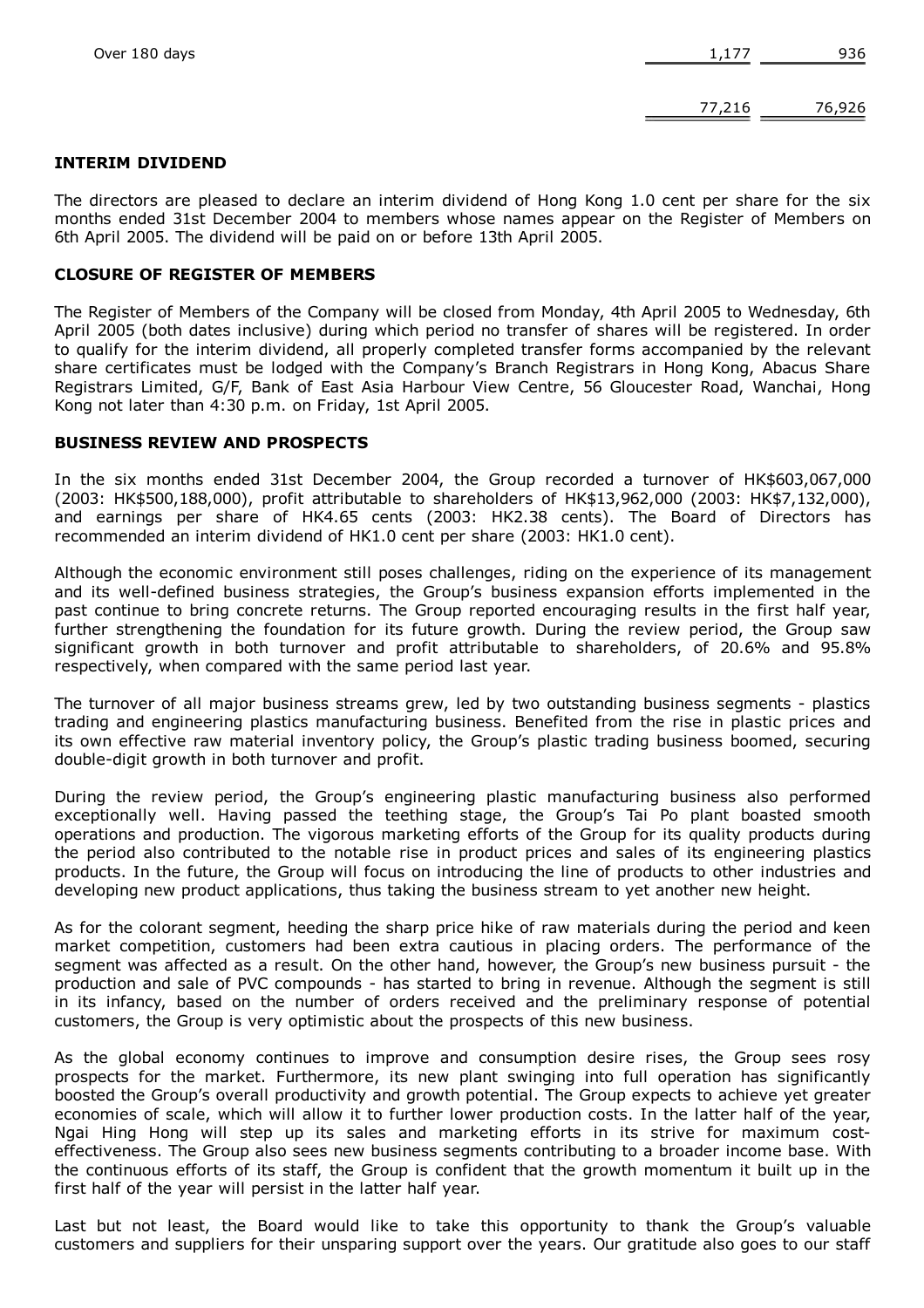for their loyal service to the Group and our shareholders who grace us with their unwavering support.

## LIQUIDITY AND FINANCIAL RESOURCES

The Group generally finances its operations with internally generated cashflow and banking facilities provided by its principal bankers. As at 31st December 2004, the Group has available aggregate bank loan facilities of approximately HK\$193,490,000, of which HK\$152,295,000 have been utilised and were secured by corporate guarantee issued by the Company and legal charges on certain leasehold land and buildings in the PRC and Hong Kong owned by the Group. The Group's cash and bank balances as at 31st December 2004 amounted to approximately HK\$45,561,000. The Group's gearing ratio on a net debt to shareholders' funds basis as at 31st December 2004 was approximately 42.7%, based on the total interest bearing debts of approximately HK\$171,214,000 less cash and bank balances, and the shareholders' funds of approximately HK\$294,111,000.

## CONTINGENT LIABILITIES AND COMMITMENTS

As at 31st December 2004, the Company had contingent liabilities in relation to corporate guarantee for the due performance of a subsidiary under a contract manufacturing agreement to the extent of HK\$20,000,000 and corporate guarantees given to banks for banking facilities granted to its subsidiaries to the extent of approximately HK\$329,596,000.

In April 2003, a customer (the "Customer") issued a Writ of Summons in the High Court of the Hong Kong Special Administrative Region against a subsidiary of the Company (the "Subsidiary") and filed a Statement of Claim in June 2003 claiming against the Subsidiary for US\$589,590.53 (the "Claim") for losses and damages alleged to have been suffered by the Customer as a result of alleged breach of contract entered into between the Customer and the Subsidiary for goods sold by the Subsidiary to the Customer (the "Goods"). On basis of independent legal advice, the Subsidiary has (i) filed a defense and counterclaim to the Claim and (ii) taken out Third Party Proceedings against the company, which supplied Goods to the Subsidiary for resale to the Customer (the "Third Party"). The Third Party has also taken out the Fourth Party Proceedings against the company, which supplied the Goods to the Third Party for resale to the Subsidiary. In the opinion of the Directors, the Subsidiary is unlikely to suffer any loss for the Claim, therefore, no provision is considered necessary.

As at 31st December 2004, the Group had capital commitments for property, plant and equipment contracted but not provided for amounting to approximately HK\$3,092,000.

## FOREIGN EXCHANGE RISK

The Group's borrowings and cash balances are primarily denominated in Hong Kong dollars. The Group's purchases were principally denominated in US dollars. The Group closely monitors currency fluctuations and reduces its exchange risk by hedging with forward exchange contracts from time to time.

At 31st December 2004, the Group had maximum outstanding commitments in respect of forward contracts in order to hedge the Group's exposure in foreign currencies from its operations as follows:

> 2004 HK\$'000

Sell HK dollars for US dollars 748,909

## EMPLOYEE INFORMATION

As at 31st December 2004, the Group employed a total of approximately 800 full-time employees. The Group's emolument policies are formulated on the performance of individual employees and are reviewed annually. The Group has an incentive scheme which is geared to the profit of the Group and the performance of its employees, as an incentive to motivate its employees to increase their contribution to the Group. The Group also provides social and medical insurance coverage, and provident fund scheme (as the case may be) to its employees depending on the location of such employees.

## PURCHASE, SALE AND REDEMPTION OF THE COMPANY'S LISTED SECURITIES